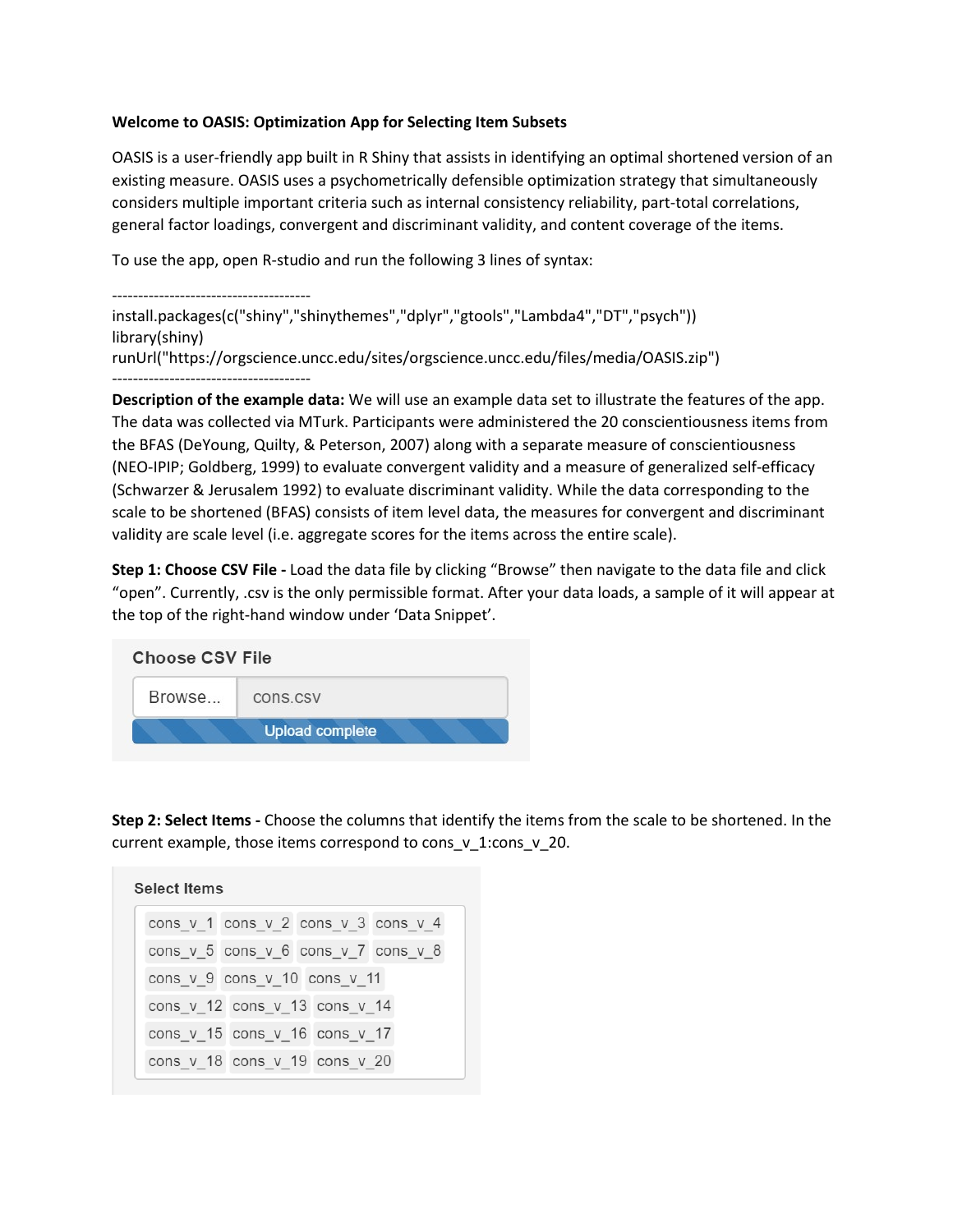**Step 3: Select Min/Max Number of Items -** Choose the minimum and maximum number of items desired for the shortened scale. The minimum must be at least 2 and the max cannot exceed the number of items selected in Step 2. If you know exactly how many items you want for the shortened scale, you can set the min and max numbers to be identical. If you can restrict the range of these two numbers, you should! The wider the range of values used here, the more computational time is needed for the app to run because the number of possible combinations increases exponentially. If you wish to assess the properties of the original scale, you can set the min and max values equal to the total number found on the original scale. For this working example, we will set both values to 4.

| <b>Enter Min Number of Items</b> |
|----------------------------------|
|                                  |
| <b>Enter Max Number of Items</b> |
|                                  |

**Step 4: Select Convergent Validity Measure** – If you have data to assess the convergent validity of the shortened scale, identify the column of the data set that contains that information. In our example data set, that column is 'NEOcons'. If you have multiple measures, you currently can only submit one measure at a time.

| <b>Select Convergent Validity Measure</b> |  |
|-------------------------------------------|--|
| <b>NEOcons</b>                            |  |

**Step 5: Select Discriminant Validity Measure** – If you have data to assess the discriminant validity of the shortened scale, identify the column of the data set that contains that information. In our example data set, that column is 'gse'. If you have multiple measures, you currently can only submit one measure at a time.

| <b>Select Discriminant Validity Measure</b> |  |  |  |
|---------------------------------------------|--|--|--|
| gse                                         |  |  |  |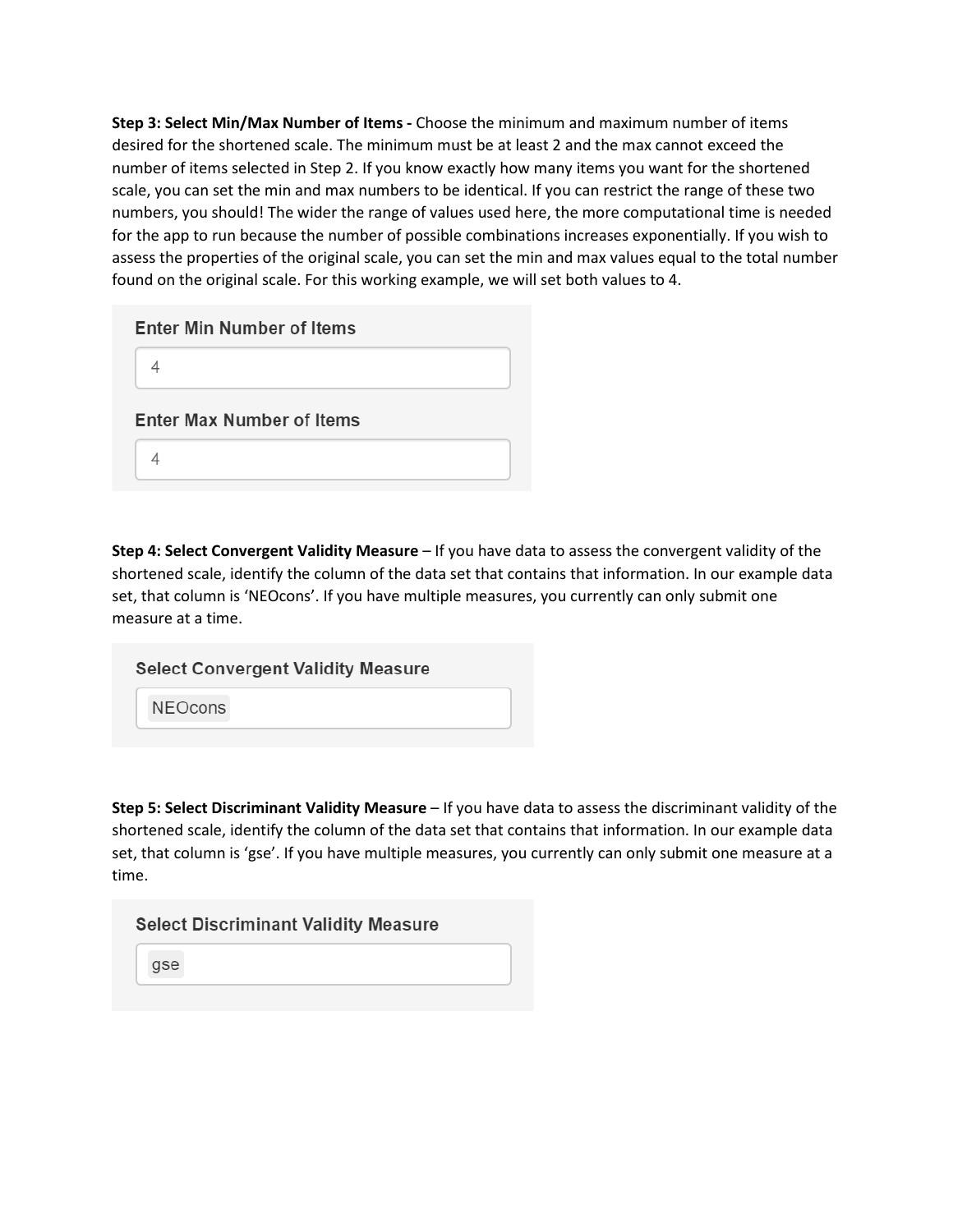**Step 6: Do you want to calculate Omega-h?** – Decide whether you want Omega-h calculated. This is an option because of the computation time required to provide Omega-h values for all the subsets can be quite extensive. The calculation of Omega-h requires at least 3 items.

Do you want to calculate Omega-h? This can be very time consuming & Min # items must  $be > 2$ 

Yes

**Step 7: Do you want to do Content Mapping? –** This mapping feature further lets you refine the sets identified according to some item categorization schema. One possible schema may be around content to ensure that the shortened version of your measure adequately reflects the breadth of a particular construct. If you elect to use this mapping feature, you will be provided additional options. First, you would need to indicate how many categories you desire. Currently you can have up to 5 categories. In the next step, you will need to identify which items correspond to which categories. For example, using the illustrative data file, one would likely want to ensure that any shortened measured reflects content related to achievement and conformity. Thus, we elected to do content mapping, selected two categories, and identified items 1-10 (their content reflects achievement) as belonging to one category and items 11-20 (their content reflects achievement) as belong to the second category.

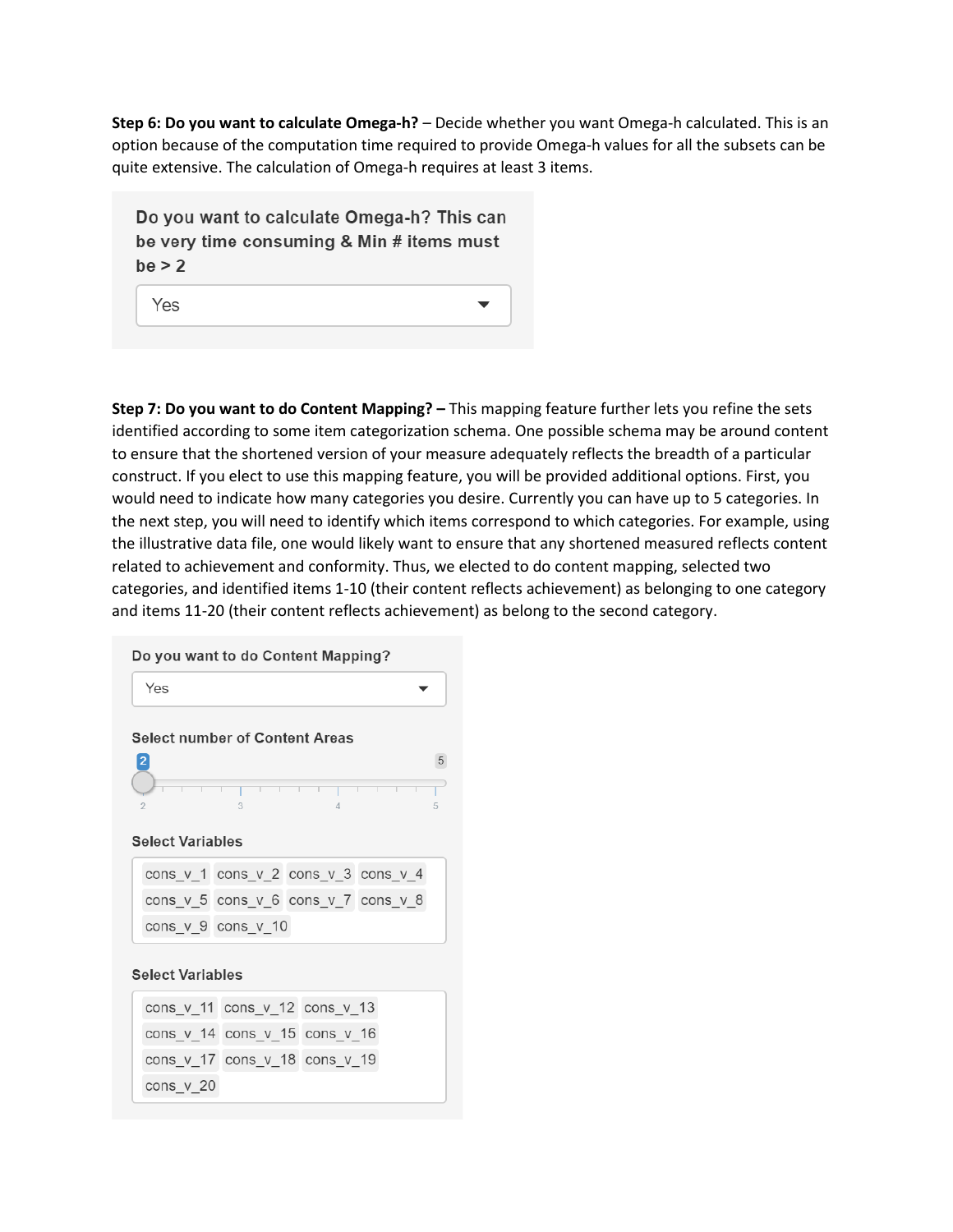**Step 8: Do you want to take item polarity into account?** – This feature allows you to ensure that your shortened scale has the desired number of reverse scored items. To utilize this feature, you would select 'Yes' and then indicate which items from the original scale are reverse scored. For this example, we did not consider item polarity.

| Do you want to take item polarity into |  |
|----------------------------------------|--|
| account?                               |  |
| No                                     |  |

**Step 9: Click Submit –** A progress bar will appear in the lower right as the program iterates through all possible item subset.

| <b>Computing Results</b> |  |
|--------------------------|--|

**Results:** When the app finishes iterating through all possible subsets, the progress bar will disappear and a table of results will appear on the right just below the data snippet. Each row of the table contains a subset of items and the columns contain information about the adequacy of each subset.

Explanation of column names (not all column will appear if not requested above) :

**num\_items:** The number of items in a subset

**variables:** The items that comprise a subset

**alpha:** Cronbach's alpha calculated for each subset

**lambda\_2:** Lambda2 calculated for each subset

**r.part\_whole:** The Pearson correlation between the average score of the items that make up the subset and the average score across all items from the original scale

**omegaH:** OmegaH calculated for each subset

**ConvValdty:** The Pearson correlation between the average score of the items that make up the subset and the score from the measure of convergent validity

**DiscValdty:** The Pearson correlation between the average score of the items that make up the subset and the score from the measure of discriminant validity

**num\_items\_CA1:num\_items\_CA5:** Number of items in each subset that correspond to the categories from the item mapping process

**RS\_items:** Number of items in each subset that are reverse scored